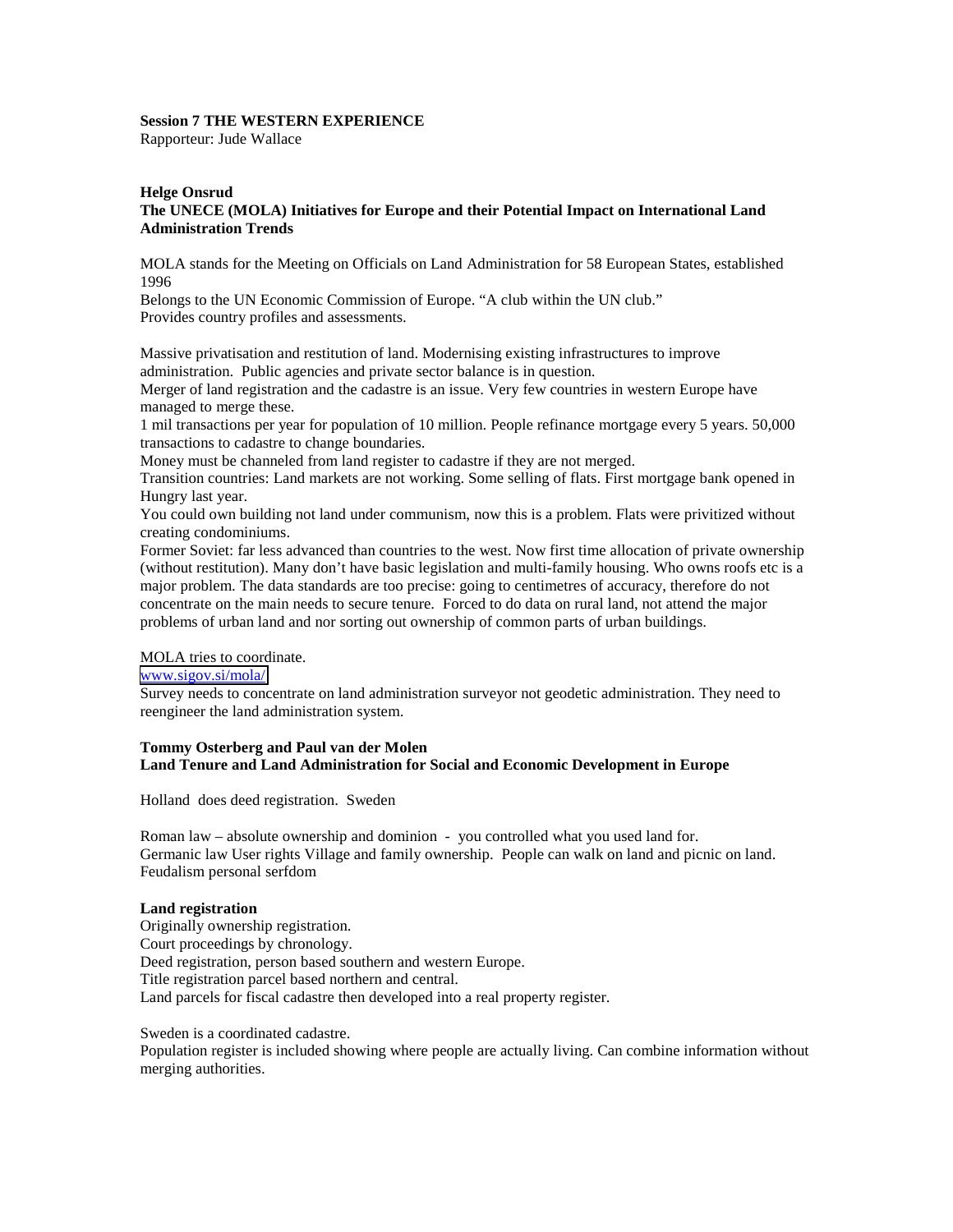Banks found mortgage bonds cumbersome to administer, therefore put then in data base and banks themselves might do registration. Put registration as close to source of registration as possible.

Registration protects, not creates, legal rights. Rights are created by a legal action in Europe. They use subdivision control, rural controls and comprehensive land conservation. Strengthen tenants rights as a result of the "revolution" and social unrest. Municipal planners have a monopoly.

Environmental controls apply to all land owners. Special interest areas exist.

Tax regimes include land tax, transfer tax, capital gain tax and development value tax.

#### **Imperfections**

Incomplete information. Real rights and personal rights differences. Not all legal transactions are registered. Public law transactions are not all registered. In some countries cadastre has only one purpose. France – fiscal. Financing an organization is difficult.

### **Future: Tenure**

Horizontal division of land, time sharing, joint ownership, combinations of leaseholds and ownership Public restriction on land use will be increased for environmental and cultural values. Land acquisition controls, special purpose land.

What kind of information can go on the internet to remain an acceptable system? Integration of systems is growing. Private sector will be engaged more and more. European systems are cheaper and faster than in USA.

## **Andras Ossko (Hungary) and Andrezej Hopfer (Poland) Eastern Europe's Lessons from the Past and Aspirations for the Future: Running to Catch-Up or Blazing a New Path?**

Central Eastern European Countries. After WWII these were forced to introduce a one party system and command economy on Soviet model. Left weak valuation skills and low real estate transactions. With introduction of land markets, a land administration system was needed.

Land register: govt acts as guarantor of information in the register.

The session showed that most countries did not have a land administration system prepared for markets. Foreign projects and market trends led to common institutional problems. Expensive long term tasks were clearly involved in running the system. For instance, English was needed for information technology support.

The incentive for a system lay in facilitation of capital and credit. A land market requires – rules of the game, institutions, participants and financial instruments. States must play an important role. The legal basis for regulating institutions must be clear, raising money is a state function; and the state must provide development controls and a national planning policy.

Countries new to the market are choosing a single unified land registry in which text and graphics are merged to assist computerization and coordination.